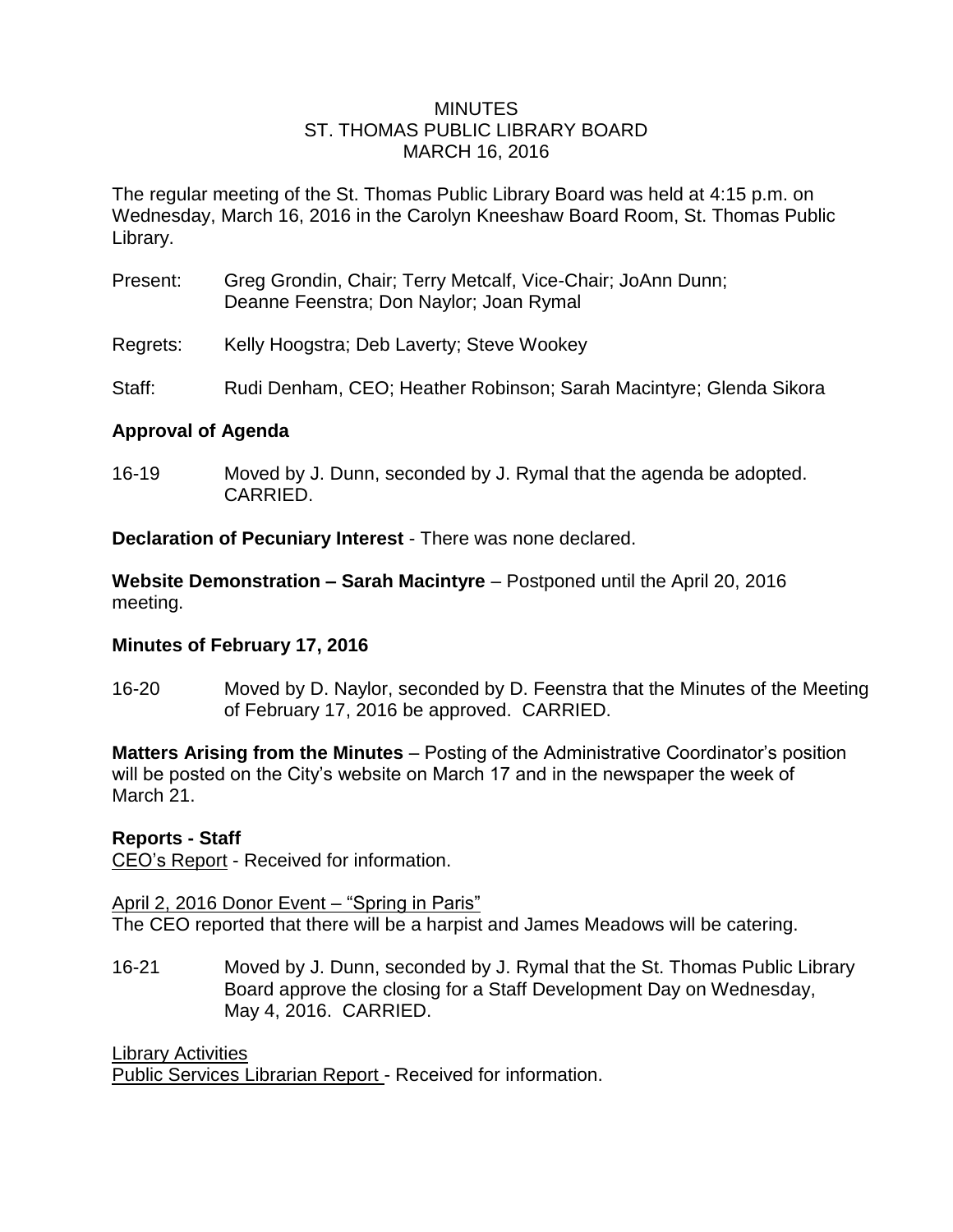Systems and Public Services Librarian Report – Received for information.

2016 Superconference Report – Eric Liebregts – Received for information.

2016 Superconference Report – Stephanie Holt – Received for information.

2016 Superconference Report – Becky Stark – Received for information.

Friends Book Sales Report – February 2016 - Received for information.

Friends Liaison Report - March 2016 - Received for information.

**Reports - Standing Committees** Finance

Revenue and Expenditure Statement – February 29, 2016 – Received for information.

16-22 Moved by T. Metcalf, seconded by J. Dunn that the St. Thomas Public Library Board approve the Revenue and Expenditure Statement January 1 to February 29, 2016. CARRIED.

Trust Funds Statement – February 29, 2016 – Received for information.

16-23 Moved by T. Metcalf, seconded by J. Rymal that the St. Thomas Public Library Board approve the Trust Funds Statement January 1 to February 29, 2016. CARRIED.

Southern Ontario Library Service - The next meeting will be held on Saturday, April 11 from 10 a.m. to approximately 1 p.m. at the St. Thomas Public Library. Please advise T. Metcalf if you will be attending.

Personnel – There was none.

Fundraising and Public Relations – There was none.

Federation of Ontario Public Libraries – There was none.

**Correspondence** – There was none.

#### **Policies**

Wireless Internet Use Policy – Received for information.

There was some discussion on how to track wifi use, and how to confirm that the policy was being followed. Also, the reach of our wifi was questioned. It likely reaches outside the door, but not far.